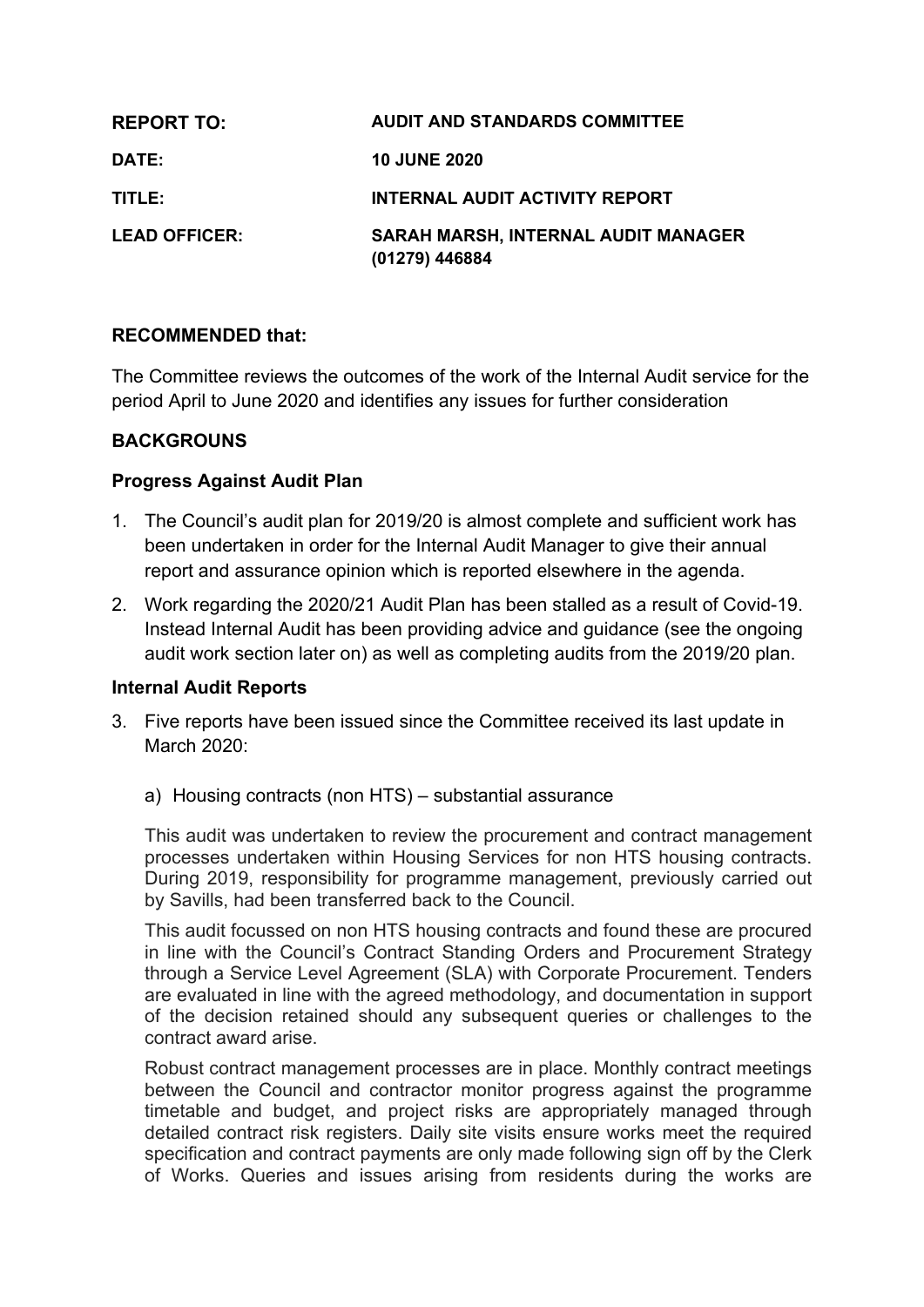managed through a Customer Care Officer and Resident Liaison Officer assigned to each contract.

Monthly reporting to the Housing Programme and Project Management Group (HPPMG) provides a formal update on progress against the programme and budget to senior management and gives the opportunity to identify and disseminate lessons learned. Contractor performance is reported monthly both internally to the HPPMG and externally to the Housing Standards Board.

Areas of good practice identified include the SLA with Corporate Procurement, which is working well in practice, and the use of individual risk registers for each contract. No recommendations have been made from this audit.

b) Former tenant arrears - limited assurance

The Housing Rents Audit carried out in 2018/19 concluded that there was substantial assurance over the controls and processes in place over setting up new tenants, current tenant arrears, write offs and performance monitoring. However, only Moderate assurance was given regarding Former Tenant Arrears as these remained high at the time and reflected future plans to consider the future resources allocated to collection. This audit was an in-depth follow up with regards to the former tenants' arrears system controls, rather than as a subsystem opinion within the Housing Rents system.

The key issues identified in this review that support the opinion are:

- a) Twenty former tenant arrears cases were selected to ascertain if the debt had been appropriately managed. In all 20 cases the debt had not been adequately managed and followed up in accordance with the former tenant arrears procedures and in five cases there is no evidence that any action has been taken to collect the outstanding debt.
- b) Twenty recent voids notifications were reviewed to ascertain the actions taken to notify the tenant about any arrears on their rent account on termination of their tenancy. This testing established that eight cases had no evidence of any action being taken on the outstanding debt; and
- c) Debt over six years old is not collectable, due to the provisions in the Limitation Act 1980, which in effect makes all debt over six years old uncollectable as the debtor cannot be taken to court to collect the debt. The oldest former tenant debt relates to a tenancy that ended in May 1993.

As at January 2020 the total amount of former tenant arrears debt including all sub categories such as garages and court costs, but excluding any credit balances was £1,555k. This is a reduction from the total former tenant arrears debt at January 2019 of £1,672k.

The rent officers' focus is on current rather than former tenant debt, and management are aware and have started to address the write off of historical uncollectable debt. There is a need for an increased emphasis on collectable former tenant debt alongside the write off the very old uncollectable debt.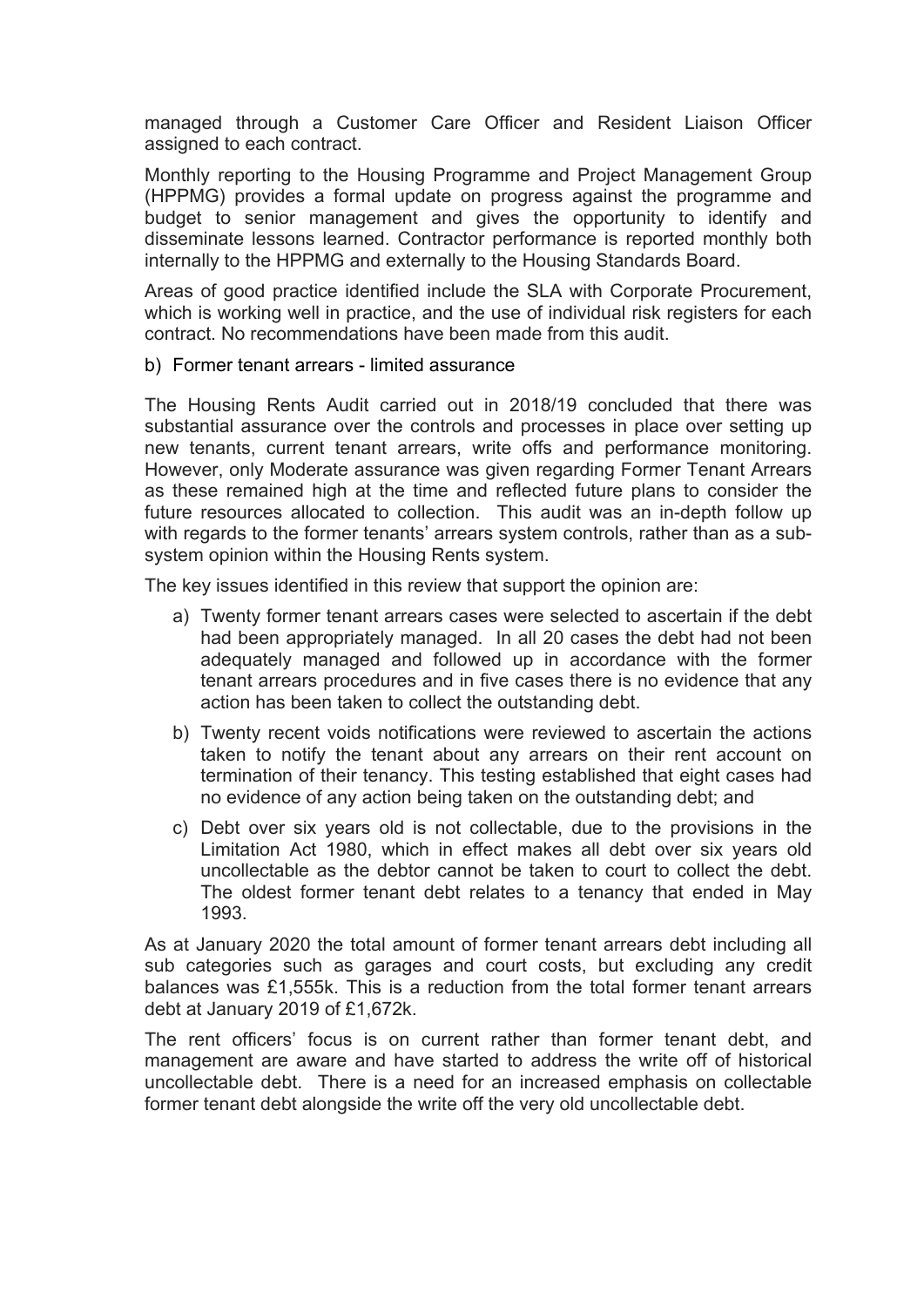c) Business continuity - moderate assurance

A clear business continuity (BC) policy exists and is up to date, with the management hierarchy and a command chain clearly set out in the corporate plan. Overall sponsorship for business continuity is through the Senior Management Board (SMB). Day to day responsibility lies with the Heads of Service who are responsible for individual service plans.

Business impact assessments have been undertaken and are clearly set out in the service plans. A section on the risk assessment process forms part of the Corporate Plan.

Contingency arrangements are visible within the plans and note recovery expectations for various functions. Stakeholders and dependencies form part of the service area plans. High level recovery priorities exist within the Corporate Plan. Service area BC plans concentrate on functions and the people required to undertake them rather than IT systems. There is scope to improve the alignment between service area plans and the corporate plan to ensure that recoveries are properly scheduled.

A recent IT incident highlighted shortfalls within the connection between the BC plans and the IT Disaster Recovery (ITDR) plan. This is largely to do with ensuring that ICT can quickly identify what IT systems to prioritise for recovery and in what order.

Just as the audit report was being prepared, the Coronavirus pandemic emerged and escalated. It is vital that whatever happens, lessons are learned and plans revised and updated with those lessons.

d) Corporate Health and Safety - moderate assurance

The Council has a Safety Committee that meets quarterly and is chaired by the Environment and Licensing Manager. There are Terms of Reference, which clearly sets out the role and responsibilities of the Committee and there is a comprehensive staff Health and Safety Handbook.

Accident and near miss statistics are reported and considered to the Safety Committee and are also reported to SMB and annually to the Council. The Council has a comprehensive suite of Health and Safety related policies, albeit the majority of these require updating. Policies in hard form are circulated to staff who do not have access to a computer.

There are no central mechanisms to ensure that operational risk assessments are adequate and in line with Council policy. The Control of Substances Hazardous to Health (COSHH) data sheets should be regularly reviewed to ensure compliance with the Health and safety executive guidance.

Health and safety training records across the Council need review to ensure gaps in training and / or refresher training requirements are identified.

e) Commercial Rents - moderate assurance

Processes are in place within commercial rents however these require formalising in respect of rent deposits, rent reviews, reconciliation, formal reporting and management information. Implementation of the recommendations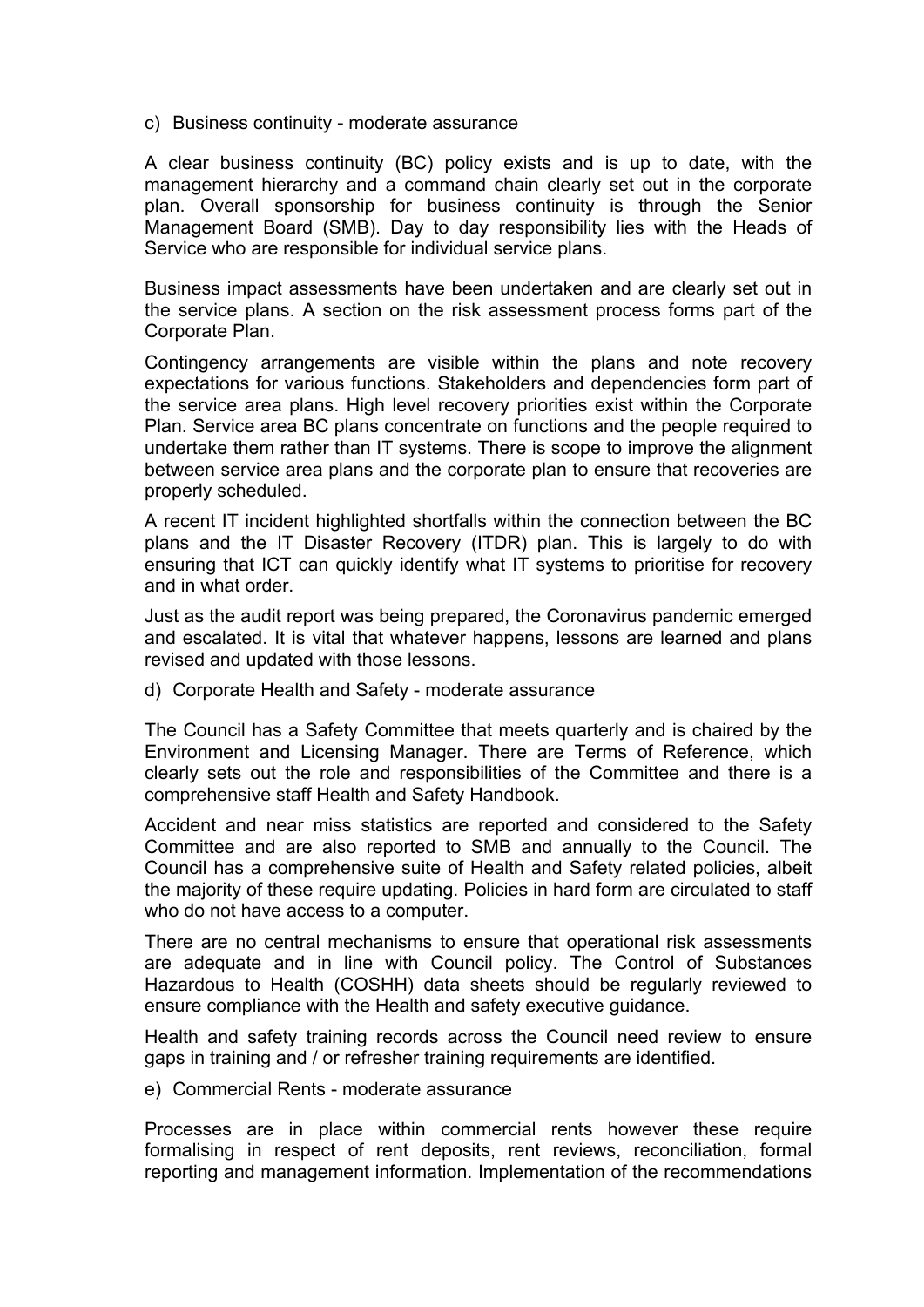made in this report will help to strengthen controls and provide greater assurance to management.

The Property and Facilities Department is due to increase its staffing resource during 2020/21. This will provide for greater separation of roles, increase transparency in the decision making processes and has the potential to introduce more formalised processes.

## **Ongoing Audit Work**

- 4. During the Covid19 lockdown Internal Audit has:
	- a) Been liaising with the Revenue and Benefits Manager about pre and post business grant checks, sharing good practice from other councils and exploring the use of central government tools and other fraud related organisations (such as the National Anti-Fraud Network and Cifas, a not-for-profit fraud prevention membership organisation) to undertake these.
	- b) Reviewing and advising on controls where these have had to be flexed to allow for staff to be able to work remotely with regards to payroll and accounts payable. This has included an analytical review of payments to help identify any instances of potential fraud (internal and external).
	- c) Reviewing the project plan for implementation of the new HR system, where the go-live date has been pushed back from November 2020 to January 2021 due to Covid-19. In addition, Internal Audit is reviewing membership and terms of reference of the Council wide project group that will support and oversee the project.
	- d) The Internal Audit Manager is advising the recently created internal recovery group that is coordinating the Council's approach as we come out of lock down.

# **Recommendation Tracker**

- 5. The Audit and Standards Committee receives details of all overdue recommendations, plus any high priority recommendations from final reports, regardless of whether they are overdue or not.
- 6. The current tracker, as set out in Appendix A, contains recommendations which have passed their due date. A comparison with previous periods is outlined in the table below: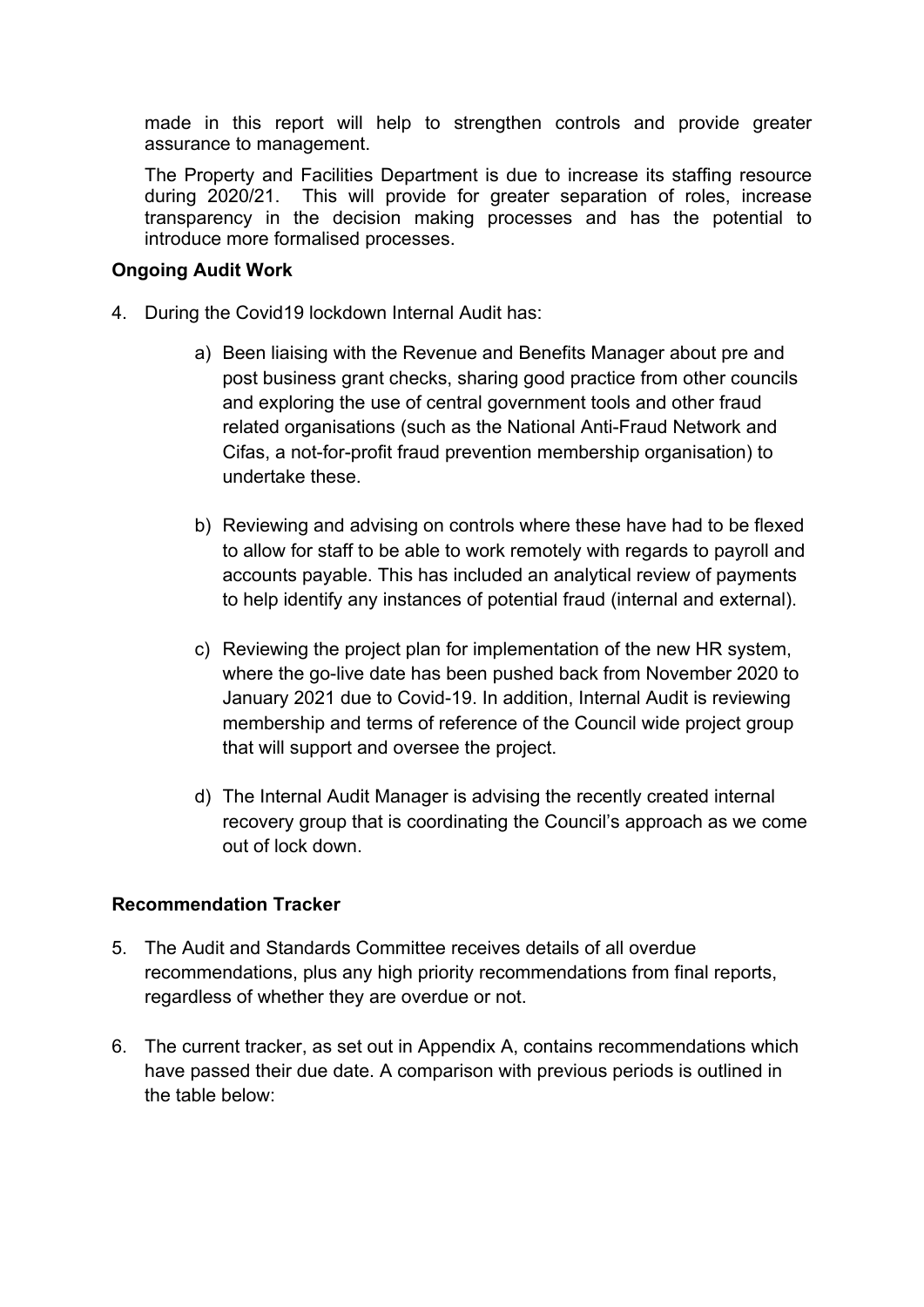## Table One: Tracker Comparison

| <b>Recommendation Priority</b> | <b>Number</b><br>(as at June   (as at<br>2020) | Number<br>March<br>2020) | <b>Number</b><br>∣ (as at N <u>ov</u> l<br>2019 | <b>Number</b><br>(as at June<br>2019) |
|--------------------------------|------------------------------------------------|--------------------------|-------------------------------------------------|---------------------------------------|
| High - not yet due             |                                                |                          |                                                 |                                       |
| High - passed due date         |                                                |                          |                                                 |                                       |
| Medium - passed due date       | 14                                             |                          | 13                                              | 5                                     |
| Low - passed due date          |                                                |                          |                                                 |                                       |
| <b>TOTAL</b>                   | 19                                             |                          | 15                                              |                                       |

7. Implementation of some recommendations has been delayed as a direct result of the impact of Covid-19. The two high risk recommendations not yet due relate to the former tenant arrears audit.

# **IMPLICATIONS**

**Environment and Planning (includes Sustainability)** None specific. **Author: Andrew Bramidge, Head of Environment and Planning**

## **Finance (includes ICT)**

It is important that the organisation responds to and implements the recommendations flowing from the internal audit process in order to protect and improve the overall internal control environment of the Council. **Author: Simon Freeman, Head of Finance and Deputy to the Chief Executive**

### **Housing**

None specific. **Author: Andrew Murray, Head of Housing**

**Community Wellbeing (includes Regeneration, Equalities and Social Inclusion)** None specific.

**Author: Jane Greer, Head of Community Wellbeing**

### **Governance (includes HR)**

Internal Audit provides a key element of assurance within the overall Governance framework within the Council and it is important that recommendations flowing from internal audit recommendations are acted upon and implemented within reasonable timescales if reliance on internal controls and procedures is to continue.

**Author: Simon Hill, Head of Governance**